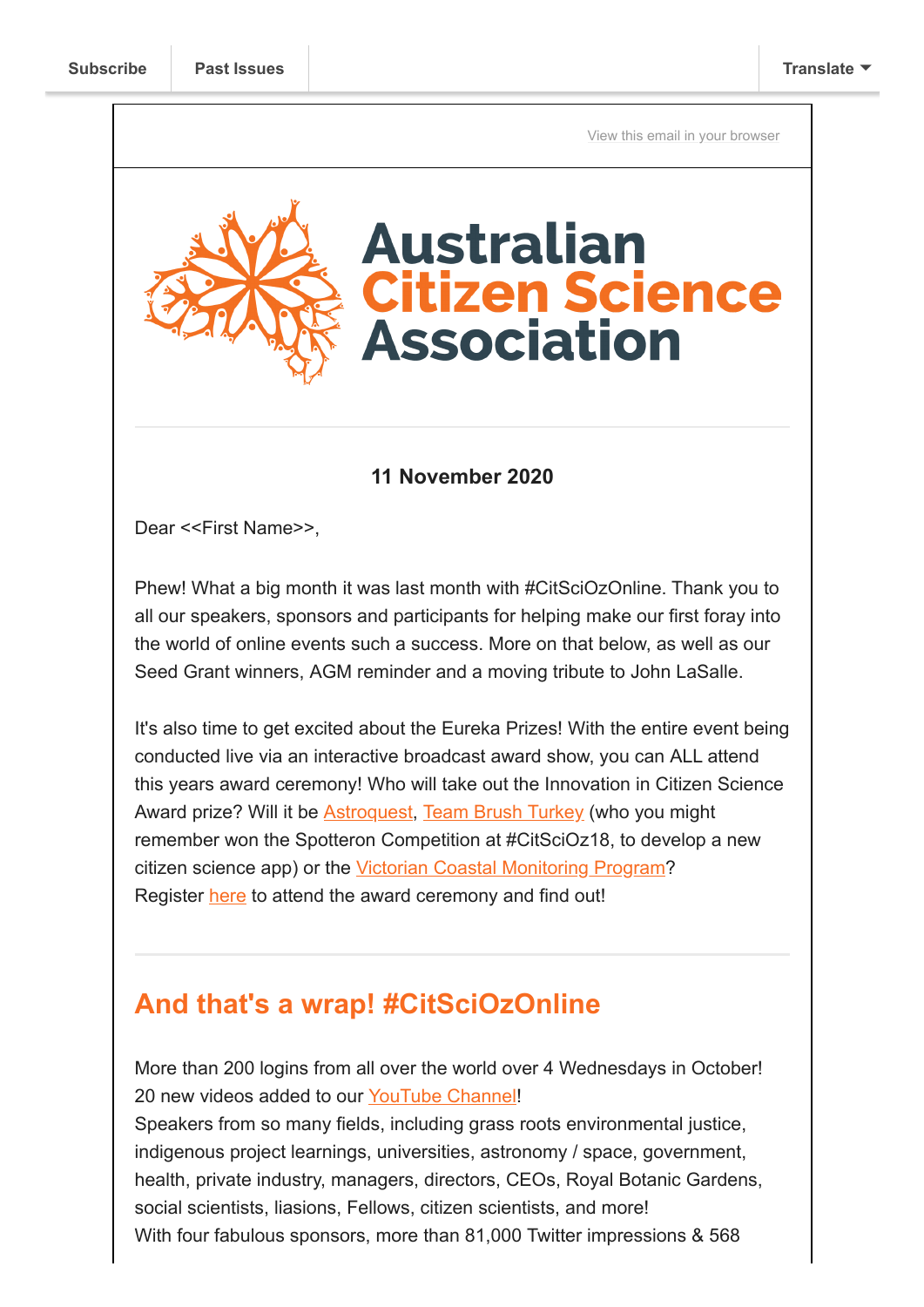We'd love to know what you thought of our event? If you signed up to attend #CitSciOzOnline you would have received your feedback survey. We would love for you to respond and tell us what you thought. Should we do this again? Drop us a line via our website and let us know.

*A bit of fun in the #socialnetworking stream - attempting to sign the letters C i t S c i O z!*

With a huge THANK YOU to our sponsors Theo Murphy Initiative (Australian Academy of Science), Minderoo Foundation, The Environment Institute (University of Adelaide) and the Australian Museum. A particularly warm thank you to the Australian Academy of Science's Laura Navarro for making sure all of our sessions went off without a hitch plus schooling our presenters and session chairs in the finer points of Zoom.

## **ACSA Seed Grant Winners!**

Congratulations to the recipients of ACSA's Seed Grants for 2020! The Seed Grants were designed as a way of giving back and investing in our members, with two \$1,000 grants available to ACSA members to seed their professional or project's growth in line with ACSA's strategic goals of Participation and Practice.

With 12 high quality applications for just 2 grants, our judging panel had a tough time indeed! Congratulations to our two winners:.

- **Jordan Gacutan UNSW / Tangaroa Blue Foundation:** The Seed Grant will be used to produce a 5 part video series on scientific sampling and their utility in marine debris monitoring. The videos will consist of theory and field demonstrations, and will aim to increase the scientific skill-set of citizen scientists working with marine debris across Australia.
- **Karen Guymer Wingecarribee Shire Council:** The Council will use the Seed Grant money to fund professional development and training in the Rapid Appraisal of Riparian Condition (RARC) monitoring. The skills and knowledge gained through the RARC training will then enable council staff to educate/train the citizen scientists involved in their programs.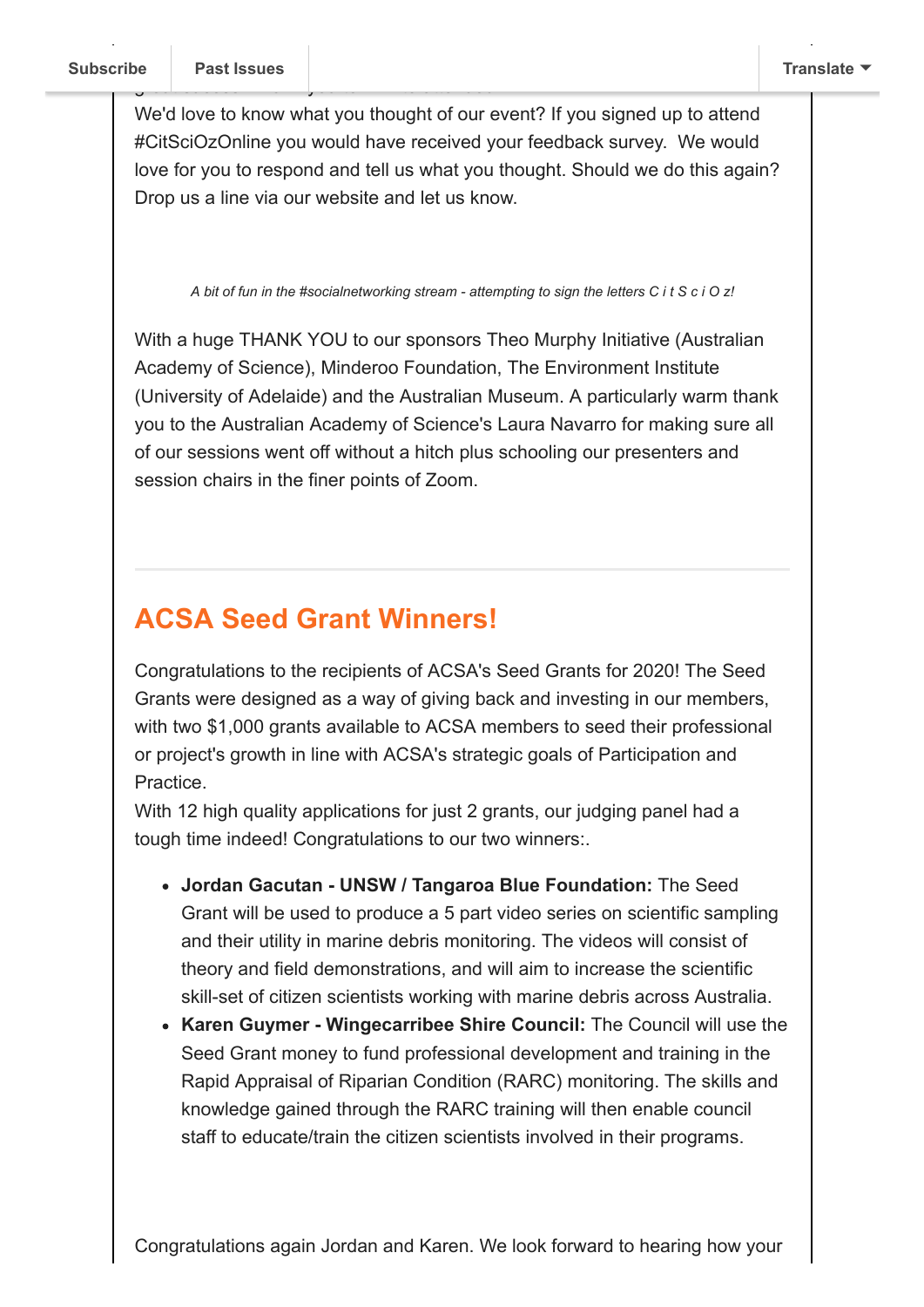#### **Committee Nominations extended till Friday**

There is still time to nominate for a role on the ACSA Management Committee! If you've ever thought about joining our team, now is the time. And to help you out we've given you 2 more days!

We are looking for people with diverse skills and experience who can contribute at a strategic and practical level to build a strong, sustainable and dynamic Association, so that it grows into the hub for citizen science in Australia.

There are five positions available: **Chair** | **Vice Chair** | **Treasurer** | **Secretary** | **General Member x 1**

You must be an ACSA member to nominate or be nominated. The terms of reference and basic responsibilities for these positions are [available here.](https://citizenscience.org.au/wp-content/uploads/2019/07/ACSA-Management-Committee-Terms-of-Reference-revised-140519.pdf)

We'd love for you to submit your application!

**[Nominate Now](https://www.surveymonkey.com/r/2CYHX9X)**

### **Reminder...**

Calling all members to register to attend [here](https://events.humanitix.com/acsa-annual-general-meeting)! Please note the zoom login details will be sent to you via email prior to the meeting. If you can't attend, we encourage you to fill out and return the proxy form [\(download here\),](https://citizenscience.org.au/wp-content/uploads/2020/11/ACSA-AGM-Proxy-Form.docx) to enable someone else to represent you at the meeting.

### **Membership interface changing**

ACSA is currently in the process of transitioning to a new membership and engagement platform ['SupporterHub'.](https://www.supporterhub.com/) We hope this will provide a simpler and more reliable membership platform for both you to use and us to administer. As part of this transition, you will notice a few changes shortly with our website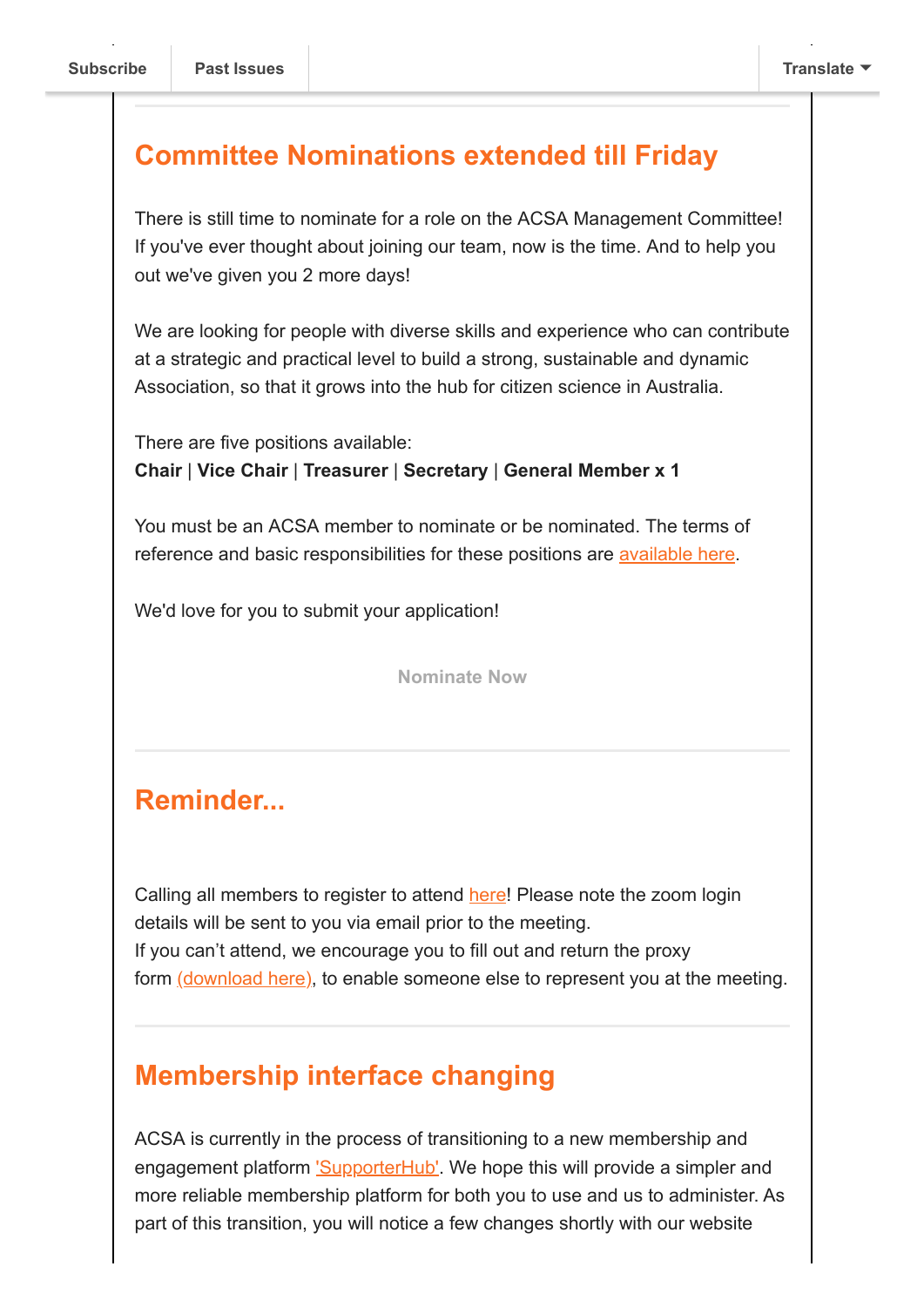#### **What will change:**

- The membership sign-up and renewal page will look different. The information collected will remain the same, but the interface will be different. Please be assured that no data will be lost during this transition, and all memberships held will be simply transferred to the new system.
- The special interest groups and member directory currently housed on our website will be phased out, as we introduce the new SupporterHub membership module.
- Our e-newsletters will look a little different in the new year stay tuned!

If you have any questions or concerns about this transition, please let Amy know via [coordinator@citizenscience.org.au](mailto:coordinator@citizenscience.org.au).

### **Tribute to John LaSalle**

The [Journal of Natural History has published an obituary summarising](https://www.tandfonline.com/doi/full/10.1080/00222933.2020.1768722) John LaSalle's life. John was the former Director of the Atlas of Living Australia and [many of you will remember that John was crucial in spearheading ACSA's early](https://us9.campaign-archive.com/?u=bf6c4fb11671f5919db89feda&id=41f5079691) days as a member of our establishment committee. The Natural History obituary [includes a full](https://www.tandfonline.com/doi/full/10.1080/00222933.2020.1768722) list of his many publications and achievements. We especially love this reference to citizen science, as it speaks volumes of his pioneering vision for the role of both technology and the general public in science."By the mid 2000's John was coming to the view that taxonomy needed to radically embrace new technologies if it had any chance to contribute significantly to sustaining and conserving biodiversity. To this end, he started to engage in technologies that could 1) speed up species identification; 2) capitalise on largely inaccessible data stored in collections, and 3) could incorporate citizen science into its knowledge base."

A [new species of wasp](https://www.tandfonline.com/doi/full/10.1080/00222933.2020.1747652) *Cerobarcon lasallei* has also been named after him in celebration of his career. ACSA member Dr Erin Fagan-Jeffires is an author on this work.

# **September Publications online**